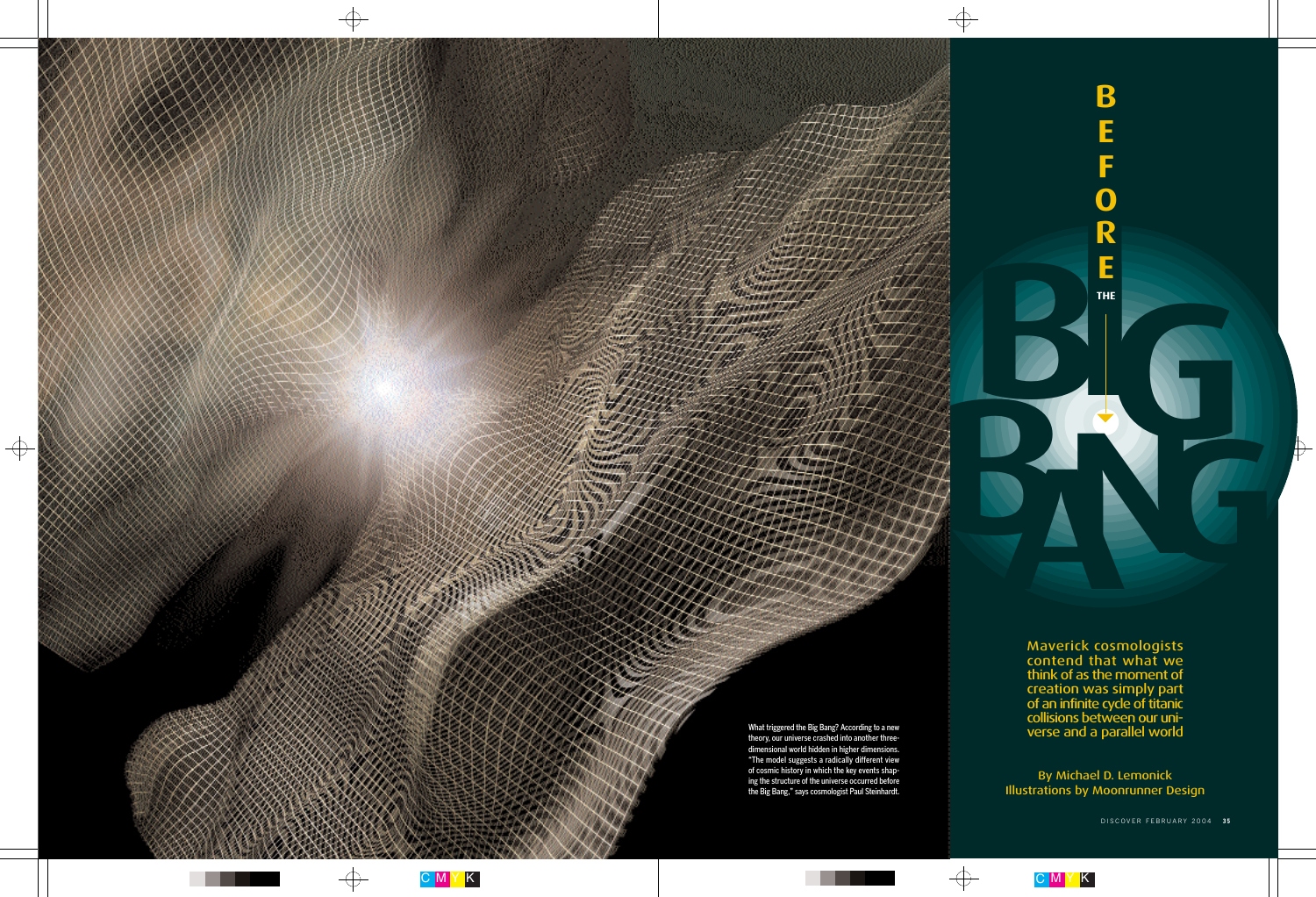

Eventually, astrophysicists followed the pope's lead, as evidence for the Big Bang became too powerful to ignore. They accepted the notion that the entire observable universe—100 billion galaxies, each stuffed with 100 billion stars, stretching out more than 10 billion light-years in all directions—was once squashed into a space far smaller than a single electron. They bought the idea that the cosmos burst into existence precisely 13.7 billion years ago and has been expanding ever since. But even now, many astrophysicists are still uncomfortable with the implication that the Big Bang marked the beginning of time itself. And the theory has yet to yield a satisfactory answer to a key question: What made the Big Bang go bang?

Cosmologists Paul Steinhardt and Neil Turok have a radical idea that could wipe away these mysteries. They theorize that the cosmos was never compacted into a single point and did not spring forth in a violent instant. Instead, the universe as we know it is a small cross section of a much grander universe whose true magnitude is hidden in dimensions we cannot perceive. What we think of as the Big Bang, they contend, was the result of a collision between our three-dimensional world and another three-dimensional world less than the width of a proton away from ours—right next to us, and yet displaced in a way that renders it invisible. Moreover, they say the Big Bang is just the latest in a cycle of cosmic collisions stretching infinitely into the past and into the future. Each collision creates the universe anew. The 13.7-billion-year history of our cosmos is just a moment in this endless expanse of time.

The hidden dimensions and colliding worlds in the new model are an outgrowth of superstring theory, an increasingly popular concept in fundamental physics. Scientists currently rely on two mutually incompatible theories—relativity and quantum mechanics—to describe the most massive objects in the universe on the one hand and subatomic particles on the other. For nearly a century, theorists have attempted to come up with a single model and a single set of equations that melds the two views of physics. Superstring theory is an evolving attempt to do just that: explain matter, energy, spacetime, and the basic forces of nature in one framework.

String theory is hellishly complex. In order to make it work, theorists have to assume that space isn't merely three-dimensional,

the way it appears to our puny human senses, but rather that it has up to 10 spatial dimensions. Just as a bedsheet hanging on a clothesline appears to be a two-dimensional object hanging in a three-dimensional world, all of space-time would be suspended in a higher-order space. In keeping with this two-dimensional analogy, string theorists describe our observable universe as a membrane—"brane" for short—flapping in the breezes of the actual 10-dimensional cosmos.

Physicists are just beginning to poke and prod at the big implications of superstring theory. That's what Burt Ovrut of the University of Pennsylvania was doing during a 1998 cosmology conference at the Newton Institute of Mathematical Sciences in Cambridge, England. He asked: If we live on a brane that's wafting through multidimensional space, why shouldn't there be other such branes floating around out there? Nothing in the theory ruled out this possibility. And if other branes exist, they could interact. It would be fascinating, Ovrut proposed during his talk, to consider what might happen if they did.

been that our universe began as a single burst of energy the Big Bang. Recent elaborations have answered some questions but not the biggest ones. A radical new cosmology proposes that our universe is just a tiny fraction of a vast, higher-dimensional realm and that the Big Bang is one step in an endless cycle of creation. **-Alex Stone** 

The idea intrigued Steinhardt, a professor at Princeton University who was sitting in the audience. If the interaction between branes was a collision, it would trigger a fantastically powerful reaction, Steinhardt guessed, given the immense amounts of matter and energy in each one. The crash would release so much energy, in fact, that it might be comparable to another energy release he was already quite familiar with: the Big Bang.

Meanwhile, Turok, a professor at Cambridge University, was sitting in the same audience having similar thoughts. After the lecture both men approached Ovrut to discuss their ideas. "It was clear that a collision of branes would be a dramatic event," Turok says. "People had talked about it in a mathematical way before, but nobody had thought of it as a real, physical process."

Steinhardt, Turok, and Ovrut, along with Steinhardt's graduate student Justin Khoury, decided to see what implications colliding branes might have for cosmology. They weren't driven by idle curiosity alone. Steinhardt, in particular, had been growing increasingly disenchanted with the conventional Big Bang model. The problem wasn't just that the theory required that time and

# The Catholic Church,

which put Galileo under house arrest for daring to say that Earth orbits the sun, isn't known for easily accepting new scientific ideas. So it came as a surprise when Pope Pius XII declared his approval in 1951 of a brand new cosmological theory—the Big Bang. What entranced the pope was the very thing that initially made scientists wary: The theory says the universe had a beginning, and that both time and space leaped out of nothingness. It seemed to confirm the first few sentences of Genesis.

# **Standard Model**

## **In the Beginning . . .**

According to the reigning Big Bang theory, the universe began as an infinitely hot, dense dot. Within a tiny fraction of a second, the cosmos underwent a period of runaway expansion, called inflation. Over billions of years, the universe cooled, giving rise to galaxies, stars, and planets. Today, 13.7 billion years after the Big Bang, the universe continues to expand and in fact is speeding up under the influence of a mysterious energy force. If things keep going this way, the future of the universe looks bleak: Stars will burn out, galaxies will disintegrate, and the universe will end eternally dark and lifeless. This theory leaves many unknowns hanging. It does not explain why the Big Bang happened and what, if anything, existed before. It also does not explain the nature of the unidentified energy field that is causing our universe to accelerate.





Is the universe infinite or finite? Is it eternal or will there be an end of time? Did it arise from something else, or did it simply pop out of nothingness—creation ex nihilo? Cosmologists have wrestled with these questions since Edwin Hubble first uncovered evidence of cosmic expansion in 1929. For more than half a century, the standard answer has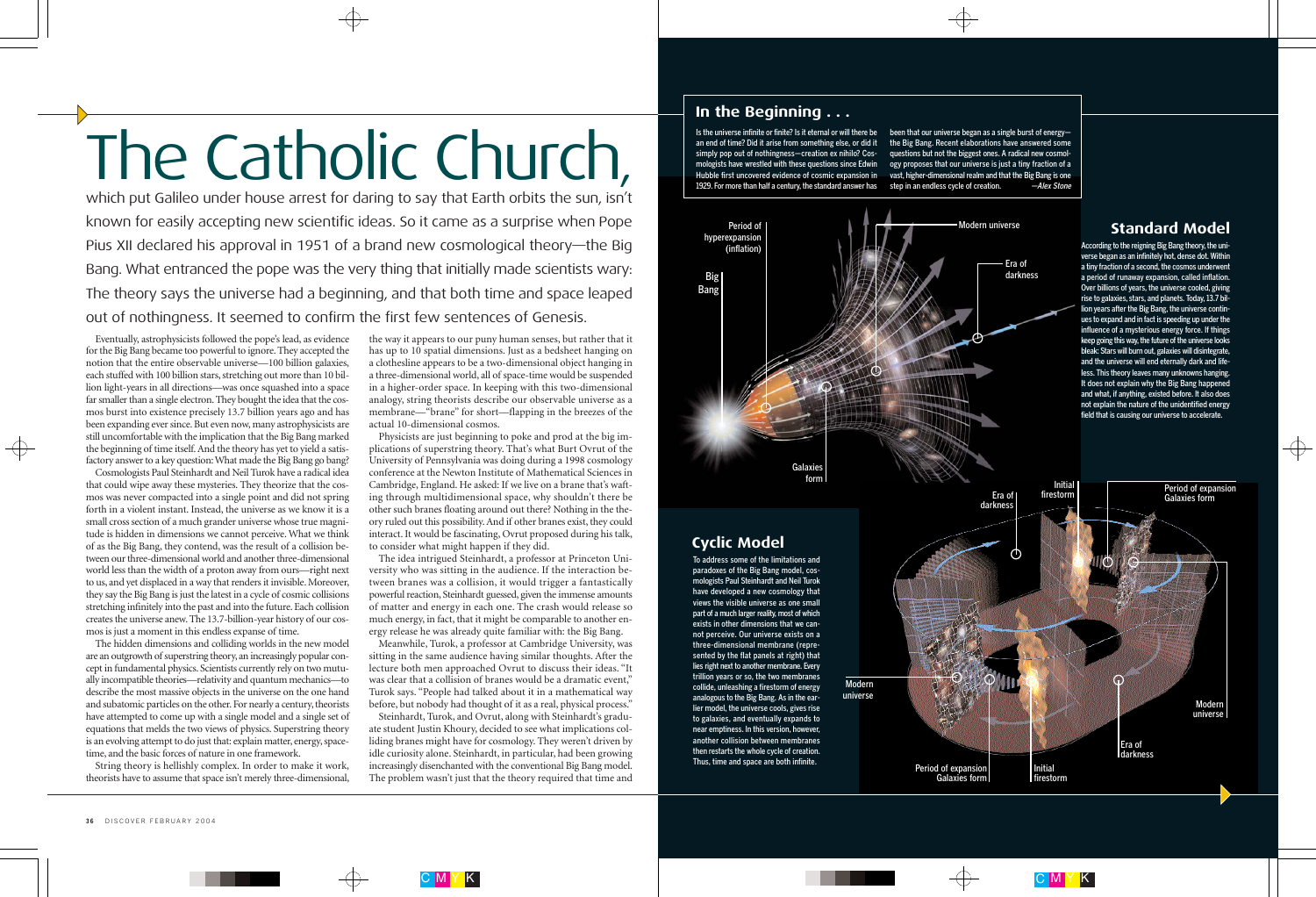

tions of superstring theory and applying them to their theory. For simplicity, the researchers assumed that the branes were flat and parallel to each other. They also assumed that the branes contained no matter. That didn't mean the branes were voids: Quantum theory asserts that even the total vacuum of empty space is seething with "virtual" subatomic particles that constantly wink in and out of existence. In aggregate, these virtual particles add up to a huge amount of latent energy—which, according to Einstein's theory of special relativity, is equivalent to an astounding amount of mass. So a crash between two empty branes would still be a collision of gigantic proportions.

Whether that crash would create a fireball that led to a uni-

verse like ours was unclear. If it didn't, there was no point continuing with the calculations. "We spent a year and a half working on the theory incommunicado," says Turok,"and to be honest, we fully expected the whole idea to fall apart." They kept at it because if their theory did hold together, it would upend 40 years of cosmology studies, not to mention enshrine Steinhardt, Turok, and company in the pantheon of astrophysical giants. Besides, physicists say that if a theorist doesn't turn out to be wrong at least 50 percent of the time, he isn't being creative enough.

The idea didn't fall apart. After an intensive 18 months of higher math, the researchers learned that colliding branes could create a universe like ours. In the moments before a collision, their equations suggest, forces between two flat branes would cause them to ripple, as though the mirrorlike surface of a calm lake were suddenly covered with tiny waves. As a result, the two branes wouldn't collide all at once. Instead, the peaks of the ripples would hit first. This uneven crash would produce a correspondingly uneven burst of energy—a fireball with about the same intensity everywhere but a bit hotter where the peaks had been, a bit cooler in the valleys.

That's exactly what the universe looked like before the first stars ignited and the first galaxies formed. We know that be-

cause the Wilkinson Microwave Anisotropy Probe (WMAP), launched in 2001, recently revealed the pattern of hot and cold spots in the heat left over from the earliest days of the universe (see the January 2004 issue of *Discover,* page 37). In the Big Bang/inflation model, the hot spots are generated by quantum noise that is magnified by the inflationary energy field."Much to our surprise, after doing these enormous, intricate calculations, we found out colliding branes would produce exactly the same pattern of temperature fluctuations," says Turok.

"It seemed almost miraculous to us that it turned out this way," says Steinhardt. The new idea was dubbed the ekpyrotic universe.*Ekpyrosis* means conflagration in Greek and refers to

space have a beginning but also that the more cosmologists tried to refine their model, the messier it seemed.

The original Big Bang model was simple: a hot dense knot of energy burst outward, congealed into matter, and kept expanding. But by the 1980s, astrophysicists had embraced a more complex elaboration of the Big Bang known as inflation. Ironically, one of the theorists who developed this idea was Steinhardt. Inflation theory postulates that in the first hundred-millionth of a billionth of a billionth of a billionth of a second of its life, the universe expanded as though it were turbocharged, swelling much faster than the speed of light, before settling down to a more sedate rate of growth. The only way that could have happened is if there had been some incredible energy source pervading the newborn cosmos and blowing it apart. We don't see anything like that in the universe today, however, so cosmologists had to assume the potent energy field existed for only a fraction of a second after the Big Bang and then vanished.

Conjuring up new, unknown energy fields goes against both common sense and one of the most cherished scientific doc-

trines.A principle known as Occam's razor says the simplest possible explanation for natural phenomena is usually right. Perhaps the best-known example is the Earthcentered cosmology of Ptolemy, which dominated Western science for 1,000 years. When Ptolemaic theorists discovered that the planets did not appear to be moving in a simple pattern around Earth, they added epicycles—tiny circular movements on top of the grand orbital circles. Closer examination showed that this didn't quite explain observations either, so the theorists added epicycles on top of epicycles until the model did work.The final result was also very complex. Then Copernicus came along with the idea of a sun-centered cosmology, and Johannes Kepler realized that planets actually move in ellipses. Suddenly, planetary motions made sense without the complexity of epicycles,and the old theory was dropped.

Inflation seemed like a necessary complexity. Without it, the universe would look very different—for instance, galaxies on one side of the universe would be distributed differently from galaxies on the other side, which they don't appear to be. As inflation caught on, however, some cosmologists grumbled about epicycles. Then the Big Bang got even more complicated. Starting about five years ago, astronomers measuring the expansion rate of the universe discovered that bil-

lions of years after the Big Bang—long after inflation had died out—cosmic expansion started speeding up again. Theorists invoked another unknown energy field, called dark energy, to account for that cosmic acceleration."This wasn't really predicted at all," says Steinhardt. "We can fit it into the model, but we don't know what this so-called dark energy is. The standard model is definitely becoming more encumbered with time. It may still be valid, but the fact that we have to keep adding things is a bad sign."

Astronomical evidence clearly indicates that the observable universe has been expanding for the past 13.7 billion years. In the inflationary Big Bang model, the universe was hot and dense at the outset, and then immediately went through a period of hyperexpansion. Steinhardt and his colleagues considered a very different possibility: What if the universe actually started out cool and vacuous?

If that were the case, the idea of branes colliding in a hidden dimension might provide a simpler explanation for the ongoing expansion. To find out whether the idea made sense, the pair took on the daunting task of mastering the equa-

 $^{\prime}$ K





DISCOVER FEBRUARY 2004 39

# 'We spent about a year and a half working on

the theory incommunicado, and to be honest, we fully expected the whole idea to fall apart'

**Step One EMPTY UNIVERSE** Each panel represents a three-dimensional membrane. The observable universe exists within the panel on the right; the other membrane is invisible to us. At the end of one cosmic cycle—after about a trillion years of accelerating expansion—matter is so spread out that space is essentially empty. This stage corresponds to the distant future of our universe. All is not static, however: The membranes still contain energy, and a force of attraction gradually draws them together again.



**FIERY COLLISION** As the two membranes draw nearer to each other, they ripple and distort so that the surfaces come together in different places and at different times. As the membrane surfaces crash into each other, vast amounts of energy are released (white zone). Called *ekpyrosis*—the Greek word for conflagration—the colossal collision gives birth to a baby universe in our membrane (right). The force of the impact causes space to expand rapidly and also pushes the two membranes apart.